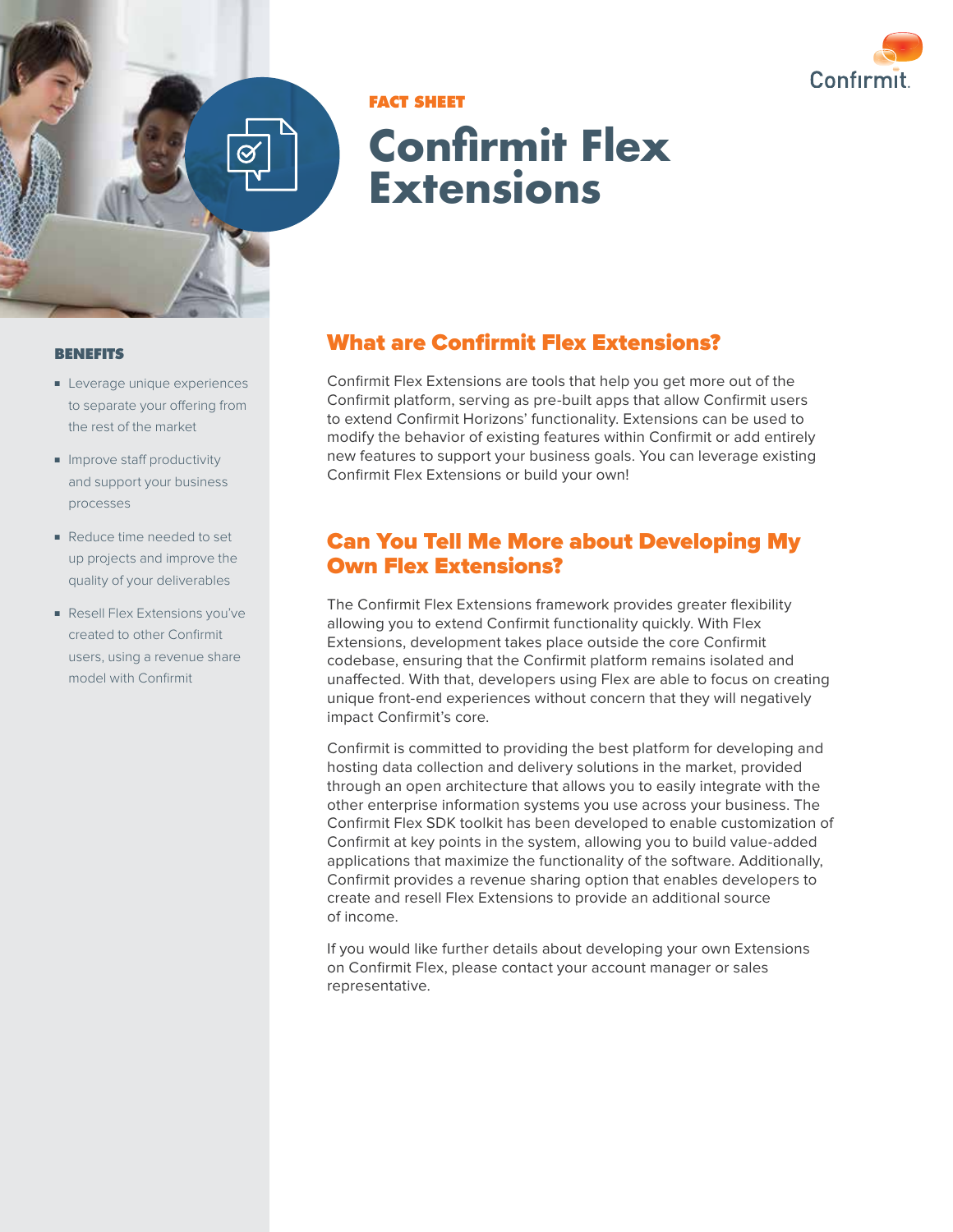### What Pre-Built Flex Extensions are Currently Available from Confirmit?

Confirmit has developed the following Flex Extensions that are available now on the Confirmit SaaS platform.



### **Email Opt Out:**

The Email Opt Out extension allows the company, survey, and/or panel administrator to add respondent email addresses to "blacklists" so particular respondents will not receive project emails. The extension also allows the survey/panel administrators to include "Opt out" links in emails to respondents, thereby allowing respondents to opt out of receiving emails for particular surveys, panels, or companies.



#### **Geolocation:**

The Geolocation extension allows you to define a set of parameters that will help to identify possibly fraudulent survey responses, such as the geographical location of the respondent or whether or not a respondent is using an anonymous proxy or a satellite provider. You can then flag those responses to be identified in the database, allowing you to investigate them further, or you can block them immediately, thereby preventing the data from those respondents being added to the database.



#### **SMS Surveys:**

Confirmit's SMS Surveys extension is an ideal way to reach more people with tailored text-based cell phone surveys. SMS surveys are particularly suited to short feedback surveys, such as Point-of-Sale or customer service experience.

#### **The SMS extension offers two types of SMS surveys:**

#### **One-way SMS**

This is a one directional survey invite where an SMS is sent to a respondent with no expected reply via SMS from the respondent. An initial survey invite or survey reminder can be sent to a respondent using this approach.

#### **Two-way SMS surveys**

Two way SMS is used when the respondent must reply to the SMS at least once to take part in the survey. A typical example is when questions are sent to the respondent as an SMS, and the respondent replies back via SMS.

Additionally, you can also use this extension to send out SMS messages from within a survey. For example, you can implement two-factor authentication of respondents. The SMS flex extension is integrated with 10 SMS platforms which makes it easy to setup and use with your survey invites



#### **Image Mapping:**

The Image Mapping extension enables you to include images in single or multi-questions in a survey. Using this question type, the respondent is able to click on areas within an image to select his/her answers. You can also create answer options by drawing shapes on the image. Each shape is then mapped to an answer code in the question's Answers tab. Three types of shape

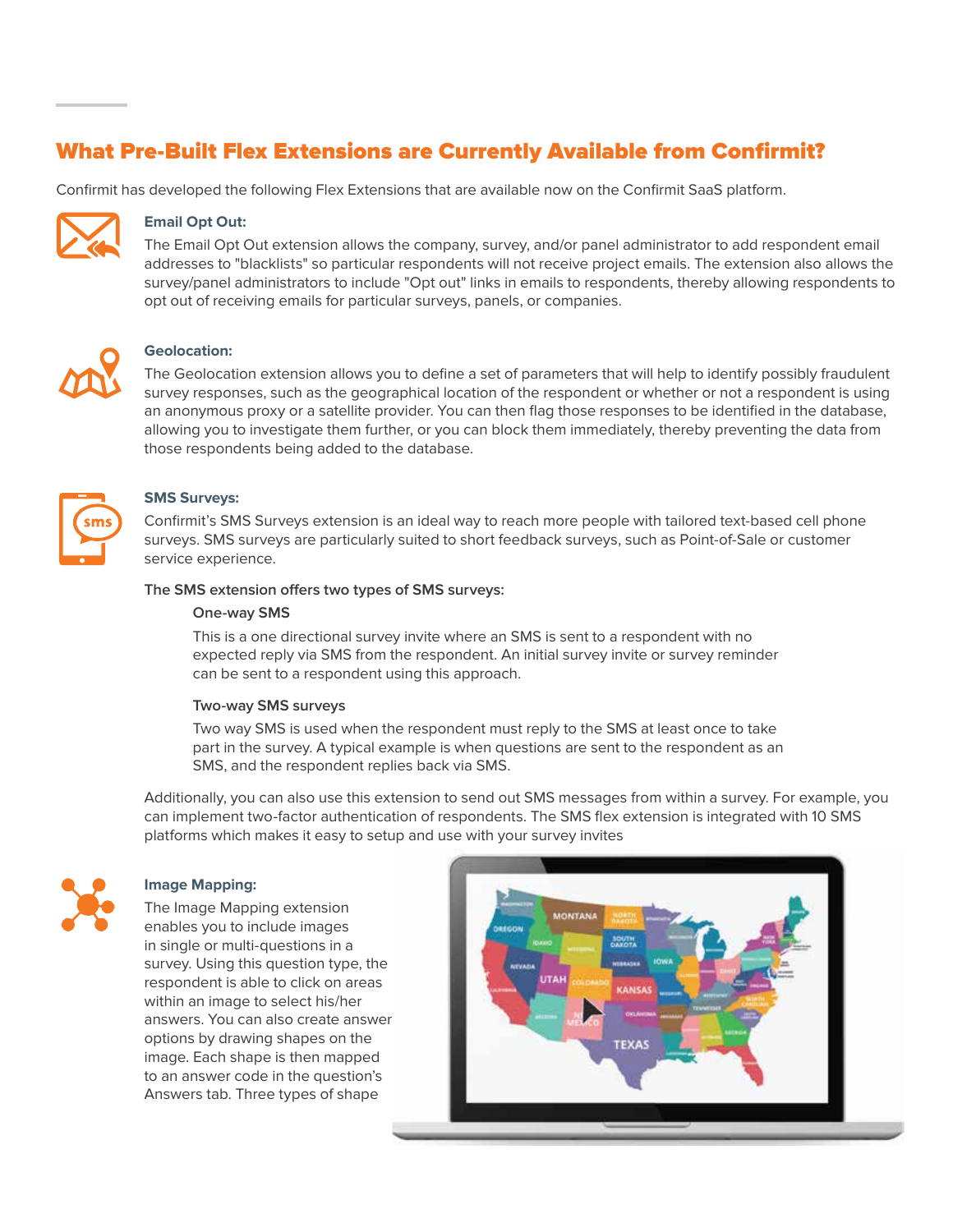

#### **Video Rating:**

This extension allows you to create and present video-rating questions to your respondents. This question type will show a video clip to the respondent, and pause the video at pre-set points to allow the respondent to rate the video either numerically or using a scale at those points. This allows you to gather the respondents' moment-by-moment impressions and opinions of for example an advertisement intended for presentation on television.



#### **Text Highlighter:**

The Text Highlighter extension enables you to include two highlighting question formats in a survey. Your survey respondents can highlight and select parts of a text, and use colors to rate their selection





#### **Language Translator:**

The Language Translator extension provides automatic machine translation of survey responses. The extension adds a call to the translation service into the validation tab of open text questions to provide on-the-fly translation, which is then saved to a selected variable for later use; for example to assist human translators or for use in Text Analytics. Alternatively, you can set up a data processing task to translate the responses for completed surveys. You can also set up the system to send notification emails in the event the translation system encounters an error.

The Language translator can be used with Google or Microsoft translation services.



#### **Dynamic Open Text:**

The Dynamic Open Text extension i[s](https://www.confirmit.com/library/video-demo-insights-dynamic-open-text-question-h4a/)  a standard Open Text question that adds prompts and encouragements to elicit more detailed responses to an open text question. The